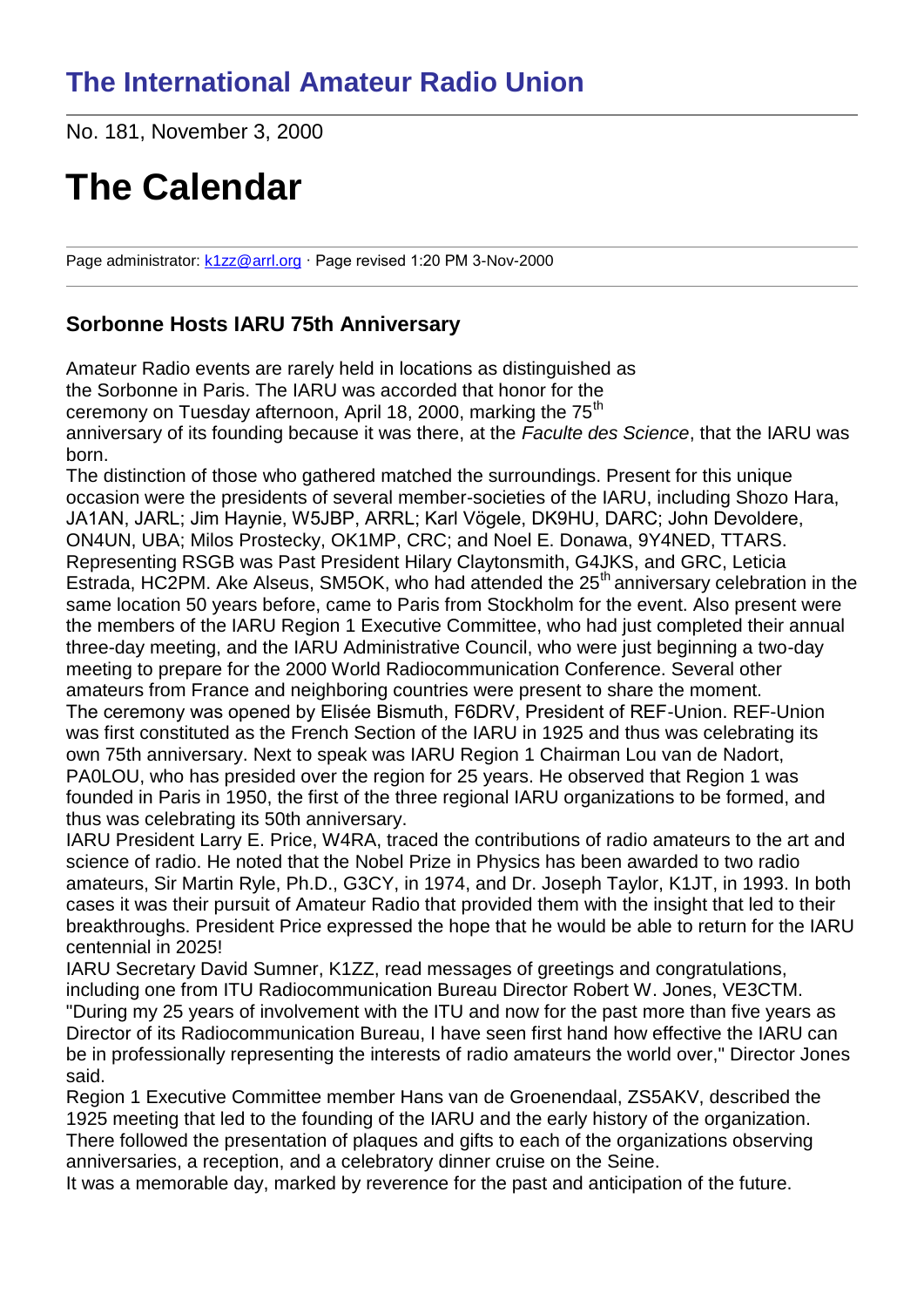# **WRC-2000 Proposes Agenda for WRC-2003; ITU Council Agrees**

IARU representatives were present for the entire four-week World Radiocommunication Conference in Istanbul, May 8 -- June 2, which drew 2,400 attendees from 150 countries. The principal items of business at WRC-2000 were to find spectrum for the third-generation (3G) mobile system called IMT-2000, to replan Region 1 and 3 satellite-to-home TV broadcasting, to find additional spectrum for radionavigation-satellite systems including the proposed European *Galileo* satellites, to replan the spectrum between 71 and 275 GHz, and various issues of sharing between services and satellite systems. Equally important, and perhaps even more important to radio amateurs, the conference was tasked with recommending an agenda for the next WRC in 2003.

The amateur services came out well on spectrum allocation issues at WRC-2000. The replanning of the spectrum between 71 and 275 GHz resulted in some realignments of amateur allocations, but no significant losses. Changes in radionavigation-satellite allocations at WRC-2000 may create future sharing issues, but amateurs did not lose any access to spectrum. The new spectrum for IMT-2000 does not directly impact us.

WRC-2003 promises to be much more challenging for the amateur services. The agenda that was recommended by WRC-2000 and accepted by the ITU Council includes several items of special significance to us. Here they are in the order in which they appear on the agenda, not in order of significance:

1.2 to review and take action, as required, on No. **S5.134** and related Resolutions **517 (Rev.WRC-97)** and **537 (WRC-97)** and Recommendations **515 (Rev.WRC-97)**, **517 (HFBC-87)**, **519 (WARC-92)** and Appendix **S11**, in the light of the studies and actions set out therein, having particular regard to the advancement of new modulation techniques, including digital techniques, capable of providing an optimum balance between sound quality, bandwidth and circuit reliability in the use of the HF bands allocated to the broadcasting service;

*Comment:* Agenda item 1.2 was championed by HF broadcasters who wish to abandon the transition to SSB mandated by WARC-92 and instead to "leapfrog" to digital modulation. The introduction of digital modulation by HF broadcasters may increase the demand for broadcasting spectrum and changes the sharing situation for other services. This item complicates the consideration of other HF agenda items, including 7 MHz (see below).

1.3 to consider identification of globally/regionally harmonized bands, to the extent practicable, for the implementation of future advanced solutions to meet the needs of public protection agencies, including those dealing with emergency situations and disaster relief, and to make regulatory provisions, as necessary, taking into account Resolution **645 (WRC-2000)**;

*Comment:* Agenda item 1.3 was very popular with developing countries. Our interest is in ensuring that amateur bands are not regarded as a reservoir from which disaster communications channels can be drawn.

1.5 to consider, in accordance with Resolution **736 (WRC-2000)**, regulatory provisions and spectrum requirements for new and additional allocations to the mobile, fixed, Earth exploration-satellite and space research services, and to review the status of the radiolocation service in the frequency range 5 150 -- 5 725 MHz, with a view to upgrading it, taking into account the results of ITU-R studies;

*Comment:* Changes to allocations to these services in the band 5 650 -- 5 725 MHz could affect the amateur and amateur-satellite services.

1.7 to consider issues concerning the amateur and amateur-satellite services:

1.7.1 possible revision of Article **S25**;

1.7.2 review of the provisions of Article **S19** concerning the formation of call signs in the amateur services in order to provide flexibility for administrations;

1.7.3 review of the terms and definitions of Article **S1** to the extent required as a consequence of changes made in Article **S25**;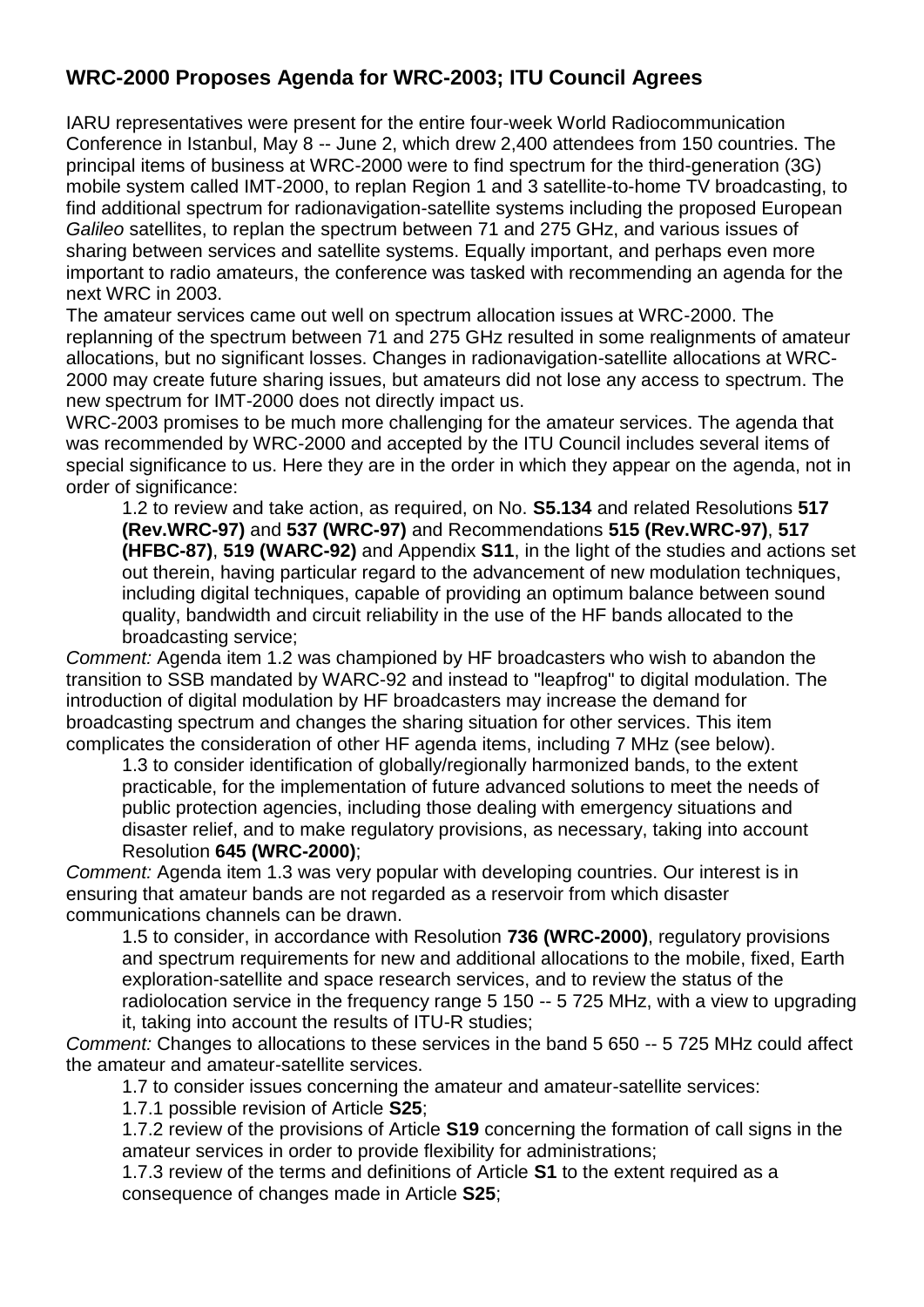*Comment:* Revision of Article **S25** has been anticipated by the IARU for some time and was the reason the Future of the Amateur Service Committee (FASC) was formed. Through the work of FASC, the IARU has been able to achieve consensus on what the new Article **S25** should contain. Work on a companion ITU-R Recommendation on amateur operator qualifications will proceed in parallel with WRC-2003 preparations in ITU-R Working Party 8A and Study Group 8.

1.20 to consider additional allocations on a worldwide basis for the non-GSO MSS with service links operating below 1GHz, in accordance with Resolution **214 (Rev.WRC-2000)**;

*Comment:* Agenda item 1.20 represents one of the more serious potential spectrum challenges for us at WRC-2003. It is possible to interpret Resolution **214 (Rev. WRC-2000)** as identifying 430-440 MHz as a target for Little LEOs.

1.23 to consider realignment of the allocations to the amateur, amateur-satellite and broadcasting services around 7MHz on a worldwide basis, taking into account Recommendation**718 (WARC-92)**;

*Comment:* Item 1.23 is, of course, the major agenda item for us at WRC-2003.

1.36 to examine the adequacy of the frequency allocations for HF broadcasting from about 4MHz to 10MHz, taking into account the seasonal planning procedures adopted by WRC-97;

*Comment:* All of the services with allocations between about 4 and 10 MHz have a stake in the item. The 80-meter amateur band is not exempt from possible impact. Furthermore, the existence of this agenda item is likely to make it more difficult to achieve consensus on 7-MHz realignment.

1.38 to consider provision of up to 6MHz of frequency spectrum to the Earth explorationsatellite service (active) in the frequency band 420-470MHz, in accordance with Resolution **727 (Rev.WRC-2000)**;

*Comment:* Considerable work already has been done to demonstrate the incompatibility of EESS with the amateur service at 430-440 MHz.

The IARU Administrative Council reviewed these items at its meeting in Darwin, Australia, 3-4 September 2000 (see below). A five-member core delegation for WRC-2003 was appointed: President Larry E. Price, W4RA, chairman, Wojciech Nietyksza, SP5FM, Ken Pulfer, VE3PU, David Wardlaw, VK3ADW, and Secretary David Sumner, K1ZZ, administrative officer. The members of the core delegation will make WRC-2003 a major focus between now and the conference and will deal with the details of preparation. As preparation goes forward, the delegation will be expanded as required. In addition, it is very important that there be effective representatives of the amateur services on national delegations; the regional organizations and member societies must make this a priority.

# **Administrative Council Summary Records Released**

The IARU Administrative Council has released the 8-page Summary Record of its meeting in Tours, France, 18-19 April 2000, and the 10-page Summary Record of its meeting in Darwin, Australia, 3-4 September 2000. Copies are enclosed with this *Calendar*. Summary Records of the Administrative Council meetings of the past five years are available at the IARU Web site.

#### **New Caledonia Admitted to IARU**

Votes have been tallied on Proposal 231, published in Issue No. 179 of *The Calendar*. The International Secretariat is pleased to announce the election to membership of Association des Radio-Amateurs de Nouvelle-Caledonie (ARANC). The membership took effect on March 22, 2000.

73 votes were received from the following member-societies. They were all in the affirmative. Region 1 -- AARA (Albania), ARA (Algeria), URA (Andorra), OEVSV (Austria), BFRR (Belarus), ARABiH (Bosnia and Herzegovina), BFRA (Bulgaria), HRS (Croatia), CARS (Cyprus), CRK (Czech Republic), EARS (Egypt), EARS (Ethiopia), SRAL (Finland), RSM (Former Yugoslav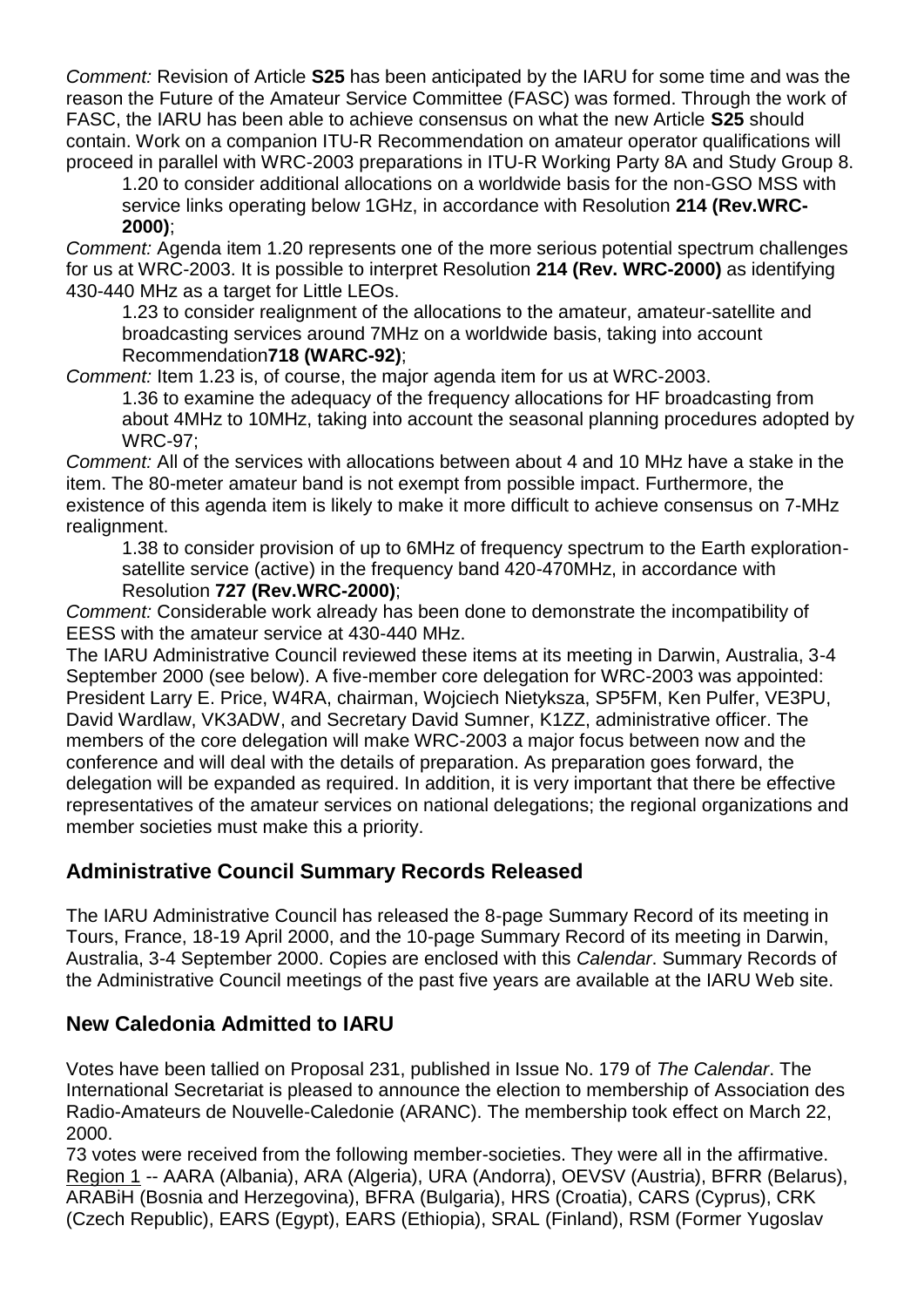Republic of Macedonia), DARC (Germany), GARS (Gibraltar), MRASZ (Hungary), IRTS (Ireland), ARI (Italy), RSK (Kenya), KARS (Kuwait), RAL (Lebanon), AFVL (Liechtenstein), RL (Luxembourg), MARS (Mauritius), ARM (Moldova), VERON (Netherlands), NARS (Nigeria), NRRL (Norway), ROARS (Oman), PZK (Poland), SARA (Slovakia), ZRS (Slovenia), URE (Spain), SSA (Sweden), TIR (Syria), ASTRA (Tunisia), TRAC (Turkey), LRT (Turkmenistan), UARL (Ukraine), SRJ (Yugoslavia), and RSZ (Zambia).

Region 2 -- RCA (Argentina), LABRE (Brazil), BVIRL (British Virgin Islands), RAC (Canada), CARS (Cayman Islands), LCRA (Colombia), RCCR (Costa Rica), FRC (Cuba), GRC (Ecuador), RCH (Honduras), FMRE (Mexico), RCP (Paraguay), TACARS (Turks and Caicos Islands), ARRL (USA), and RCV (Venezuela).

Region 3 -- WIA (Australia), CRSA (China), CTARL (Chinese Taipei), FARA (Fiji), HARTS (Hong Kong), ARSI (India), JARL (Japan), KARL (Republic of Korea), MARTS (Malaysia), NZART (New Zealand), PARS (Pakistan), PARA (Philippines), SARTS (Singapore), SIRS (Solomon Islands), RSSL (Sri Lanka), and RAST (Thailand).

# **Membership of BDARA Reinstated**

After an examination of information submitted by Region 3, the Administrative Council has lifted the temporary suspension of the rights on a member-society that was imposed on the Brunei Darussalam Amateur Radio Association in 1994. The officers and members of BDARA are congratulated on their success in reactivating the association.

# **IARU to Exhibit at TELECOM ASIA 2000**

IARU Region 3 and the Hong Kong Amateur Radio Transmitting Society (HARTS) are collaborating on a display on behalf of the IARU at ITU TELECOM ASIA 2000, Hong Kong, 4-9 December.

# **Plan Ahead for World Amateur Radio Day 2001!**

The IARU Administrative Council has selected the theme "Providing Disaster Communications: Amateur Radio in the 21<sup>st</sup> Century" for World Amateur Radio Day, April 18, 2001. It is not too early to begin planning for this event, which will coincide with the  $76<sup>th</sup>$  anniversary of the founding of the IARU.

Three recent developments offer opportunities to publicize the disaster communications theme. First, the IARU International Secretariat and the United Nations Office for the Coordination of Humanitarian Affairs (OCHA) have renewed an Operational Agreement on emergency telecommmunications. We agree to cooperate and to keep each other informed about our activities in the field of emergency telecommunications, to evaluate and share information about new technologies and their appropriateness for emergency telecommunications, and to work closely together in the event of a sudden disaster. The revision and renewal of the agreement was signed in Geneva in August 1999.

Second, in September 2000 Study Group 2 of the ITU Development Sector adopted a Recommendation on the effective utilization of the amateur services in disaster mitigation and relief operations. Specifically, ITU-D Study Group 2 recommends:

**1** that administrations include the amateur services in their national disaster plans and telecommunication assistance information inventories;

**2** that administrations are invited to reduce and, where possible, remove, barriers to the effective utilization of the amateur services for disaster communications;

**3** that amateur and disaster relief organizations are invited to develop memoranda of understanding (MoU) between themselves and with Administrations as well as to co-operate, together with other concerned parties, in developing and making available model agreements and best practices in disaster telecommunications.